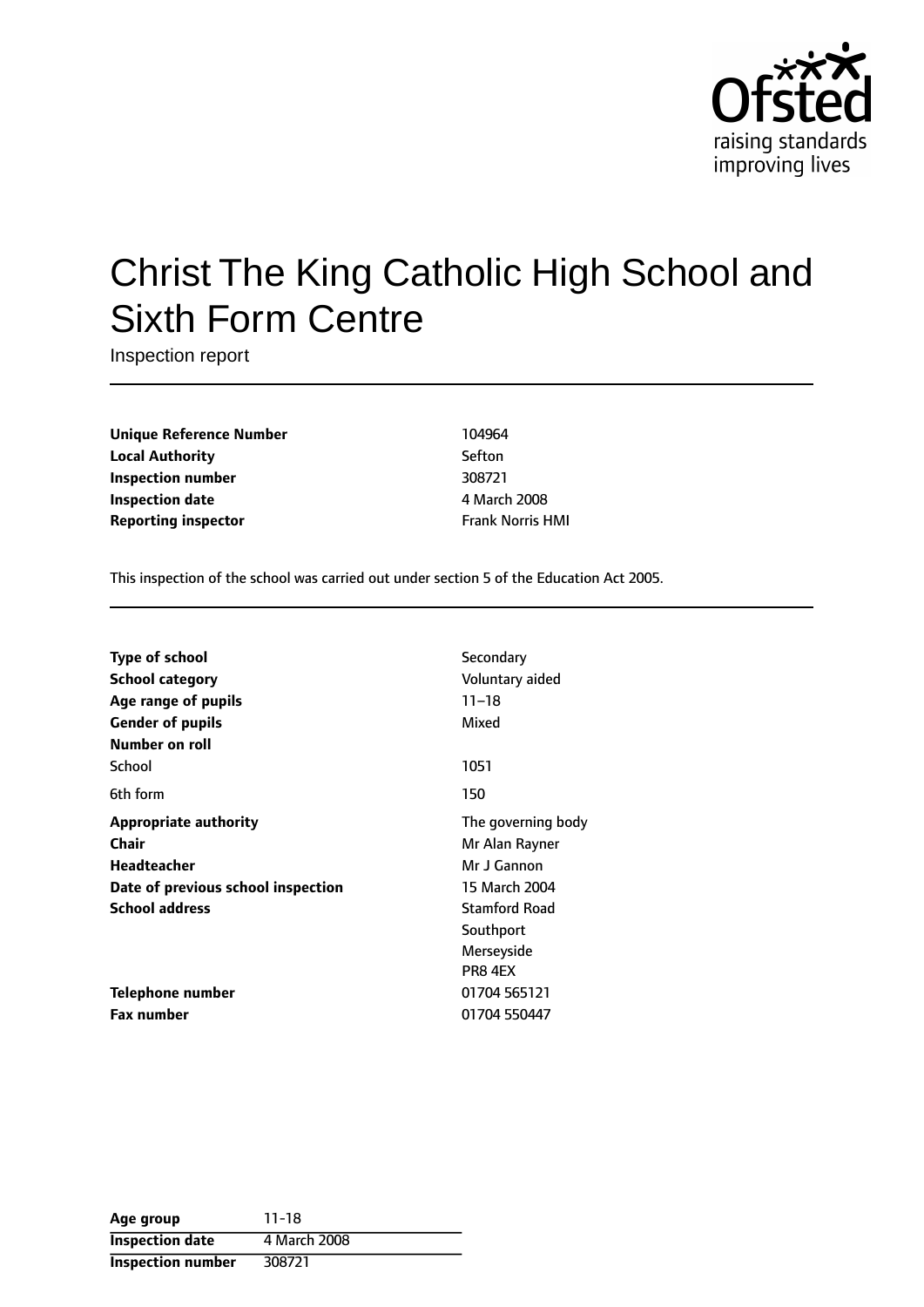© Crown copyright 2008

.

#### Website: www.ofsted.gov.uk

This document may be reproduced in whole or in part for non-commercial educational purposes, provided that the information quoted is reproduced without adaptation and the source and date of publication are stated.

Further copies of this report are obtainable from the school. Under the Education Act 2005, the school must provide a copy of this report free of charge to certain categories of people. A charge not exceeding the full cost of reproduction may be made for any other copies supplied.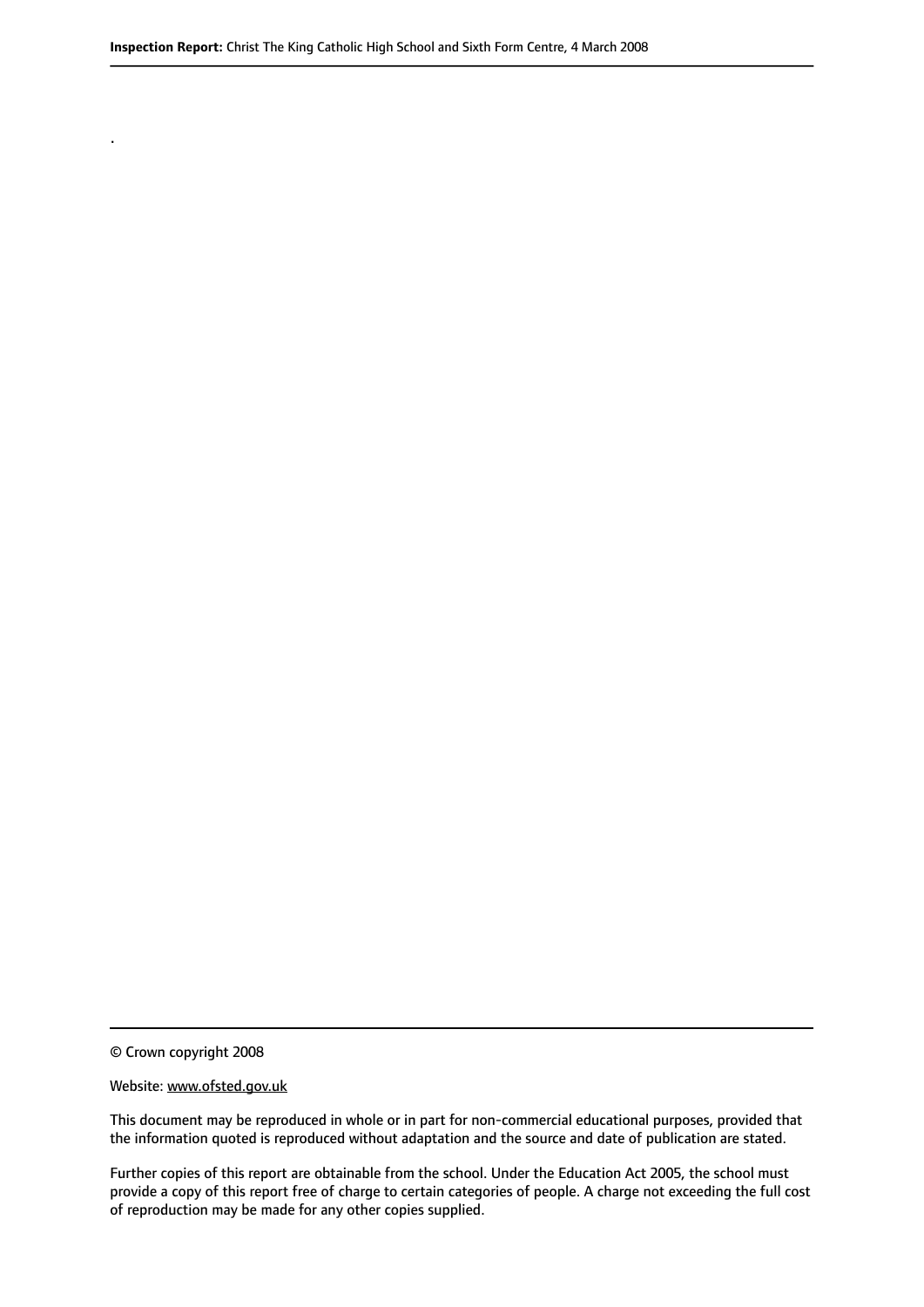## **Introduction**

The inspection was carried out by one of Her Majesty's Inspectors and one Additional Inspector.

Inspectors evaluated the overall effectiveness of the school and investigated the following issues: achievement and standards, particularly in mathematics and in the sixth form; students' personal development and well-being; the impact of the school's specialism; and the school's use of self-evaluation. Evidence was gathered from the school's self-evaluation form; data from national assessments and the school's own assessment records; a range of school documentation; observation of the school at work; discussions with staff and students; and the parents' questionnaires. Other aspects of the school's work were not investigated in detail, but there is no evidence to suggest that the school's own evaluations, as given in its self-evaluation, were not justified, and these have been included where appropriate in this report.

### **Description of the school**

Christ the King Catholic High School and Sixth Form Centre is a popular, larger than average size secondary school. The social background of the students is mixed. The proportion eligible and applying for free school meals is slightly below the national average. The number of students from minority ethnic groups is very small and few students speak English as an additional language. The overall proportion of students with a statement of special educational need is well below average although the number with learning difficulties and/or disabilities overall is just below average. The school has specialist status for technology. It has achieved Information and Communication Technology (ICT) Mark, Naace ICT Mark and Artsmark awards.

### **Key for inspection grades**

| Grade 1 | Outstanding  |
|---------|--------------|
| Grade 2 | Good         |
| Grade 3 | Satisfactory |
| Grade 4 | Inadequate   |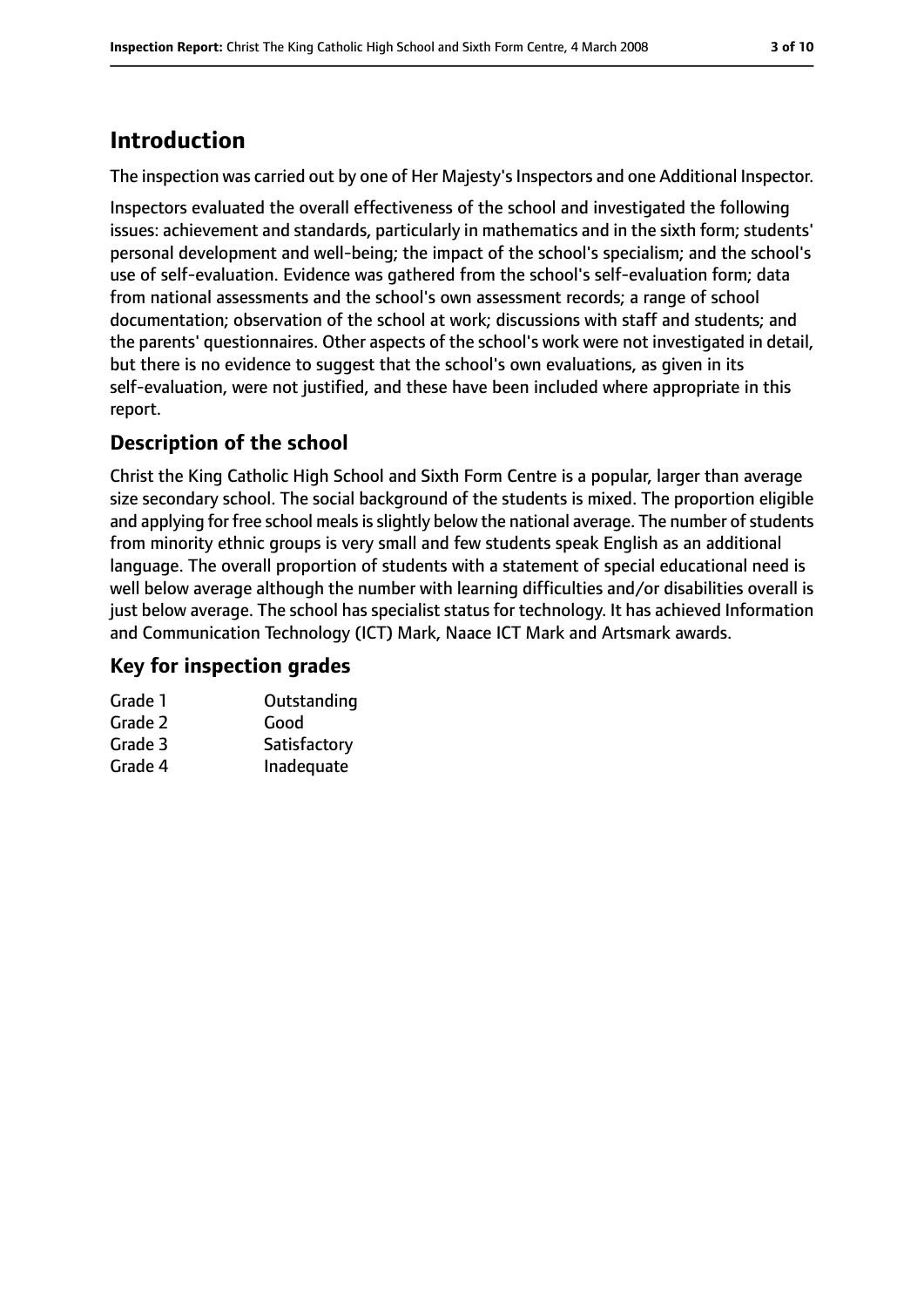# **Overall effectiveness of the school**

### **Grade: 2**

Christ the King Catholic High School and Sixth Form Centre is a good school with good capacity to improve further. It is has improved well since the previous inspection in 2004 and has successfully tackled many of the weaknesses in teaching and learning identified at that time. It is a happy and positive community.

Students enter the school with broadly average attainment although in recent years the number with weakness in literacy and numeracy has increased. During the first three years at the school students achieve well in English and science and, at times, very well in some foundation subjects. Progress in mathematics is improving and is satisfactory overall. Students reach standards that are usually above average by the end of Year 9. This strong start is developed well in Years 10 and 11. GCSE results are above and occasionally well above the national average and have shown strong improvement since the previous inspection. The school has a positive track record of eradicating underachievement. Inspection evidence, including the school's own data, indicates standards in mathematics are average but rising steadily.

Many students leave the school for their sixth form studies and this has a bearing on the school's examination results in Year 13. These are broadly average, and this reflects good progress in relation to individual students' achievement in GCSE examinations. Students in Years 7 to 11 usually achieve the challenging but realistic targets set for them. Leaders are aware that a few students, particularly boys, do not always convert their strong start in the first few years at the school into good achievement in Key Stage 4. The greater attention given to tracking their progress, the use of alternative worthwhile curriculum programmes and the specific work of some key senior managers are having a positive impact in addressing this issue. Students indicate they are pleased with the level of support they receive and have noticed improved standards in the quality of teaching in many subjects in recent years. A number spoke well about the innovative approach to homework, feeling that it gives them a chance to develop research skills and promotes independent learning.

Students' personal development is good. They enjoy coming to school, have good attitudes to learning and report the school provides a safe and caring environment. Behaviour is good and the school has been successful in improving the way teachers and other staff help those with challenging behaviour. Students generally cope well moving along narrow corridors during the day. The atmosphere in many classrooms is calm and supportive. Incidents of bullying and other forms of harassment do occasionally occur but students report that issues are dealt with promptly. Attendance is above average. Students develop a good understanding of how to lead safe and healthy lives and know where to go to receive help and advice. The school provides opportunities for students to voice their views but has not yet fully included them in helping to determine the current effectiveness and future direction of the school. Students' involvement in community activities, together with a thorough programme of careers education and guidance, helps them develop good skills for future employment and adult life.

Teaching is good overall and has improved since the previous inspection. At the heart of these improvements is the increasing attention given to addressing individual student' needs. This has led to significant improvements in many teachers' planning and the accuracy of their assessment of students' work. The school has a busy and purposeful atmosphere with many staff providing a very clear and positive example to students. A good example of this was when an inspector made an unannounced visit to a music lesson because of the sheer joy and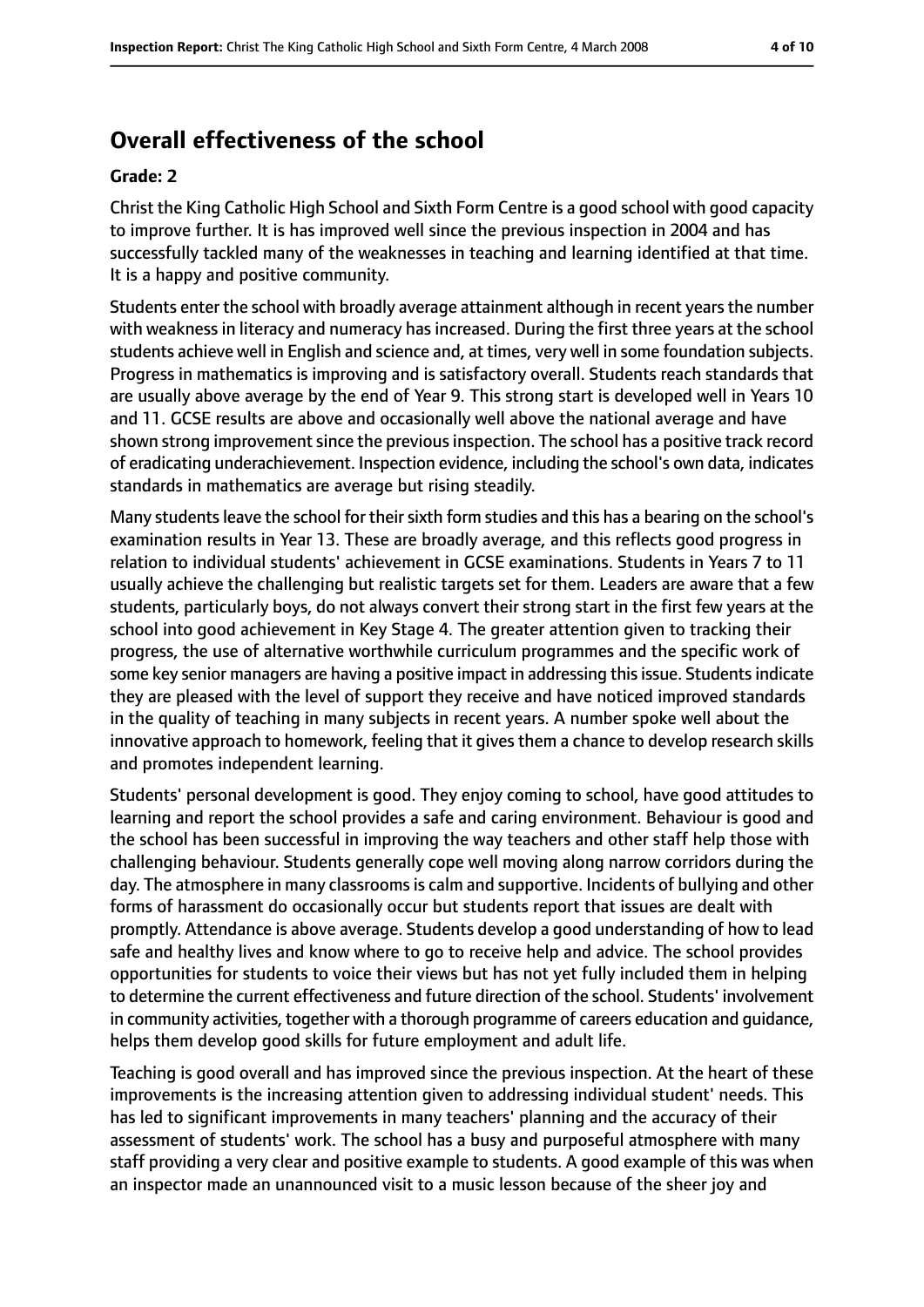excitement conveyed by the teacher. The students and teacher were at ease with each other, having fun but clearly achieving high standards. A further good example was seen during a Year 9 mathematics lesson when the teacher gave clear attention to the needs of all students and used the interactive whiteboard very well to demonstrate how to translate shapes. Students were encouraged to use specific mathematical language to explain what they were doing and clearly enjoyed the lesson. However, despite improving standards in teaching and learning in mathematics, teachers do not always plan effectively for all students and do not have sufficiently high expectations.

Students are provided with a good curriculum. The school's specialist technology status provides them with many additional opportunities to contribute to the local and wider community. The development of a revamped school website, and the associated e-learning package that supports students' learning, successfully builds on innovative work undertaken by the school in recent years. Students are provided with opportunities to take part in a good range of extra-curricular and enrichment activities and take-up is good despite some having fairly long distances to travel home after school.

The school benefits from good and improving leadership and management at all levels. The headteacher is effective in leading a strong group of senior managers who are clearly focused on raising achievement and improving provision. They have an accurate understanding of the strengths and weaknesses of the school, based on the significantly improved assessment procedures. Increasing attention to detail in this area of the school's work has ensured that English and science results have improved well and progress in mathematics is gaining speed. Leadership and management of subjects have been strengthened and greater responsibility has been given to key leaders to improve students' achievement. In many respects this has proved successful with some subjects achieving very good rates of improvement in students' performance. There are, however, occasions when too little attention is given to checking the work of individual teachers and this results in some students not making the expected rate of progress in some lessons. The impact of the work of the teaching and learning staff group, and the coordinated efforts of staff led by the assessment manager, have been impressive and have acted as important levers in raising teachers' expectations and improving student attainment. Governors have a detailed knowledge of the school, are highly effective in meeting their statutory requirements and provide strong support, as well as an appropriate level of challenge. Parents are on the whole very supportive but a small minority feel they are not communicated with sufficiently well so that they gain a clear and accurate understanding of the school's work and influence its future direction.

### **Effectiveness of the sixth form**

### **Grade: 2**

The sixth form provides a good education. Many Year 11 students stay on into the sixth form but a significant number, particularly higher attainers, leave for other schools and colleges. This means, although standards achieved at the end of Year 11 are generally above average, overall attainment on entry to the sixth form is below average. Students make good progress and attain average examination results at the end of Year 13. The great majority of students complete their courses successfully with a significant number going on to university. Teaching is good and some of it outstanding. Students are full of praise for the staff. 'They know us well and go the extra mile to help,' and 'They are our friends,' are unsolicited comments made by students to inspectors. The care, guidance and support for students and their personal development are very good. The management and leadership of the sixth form are good and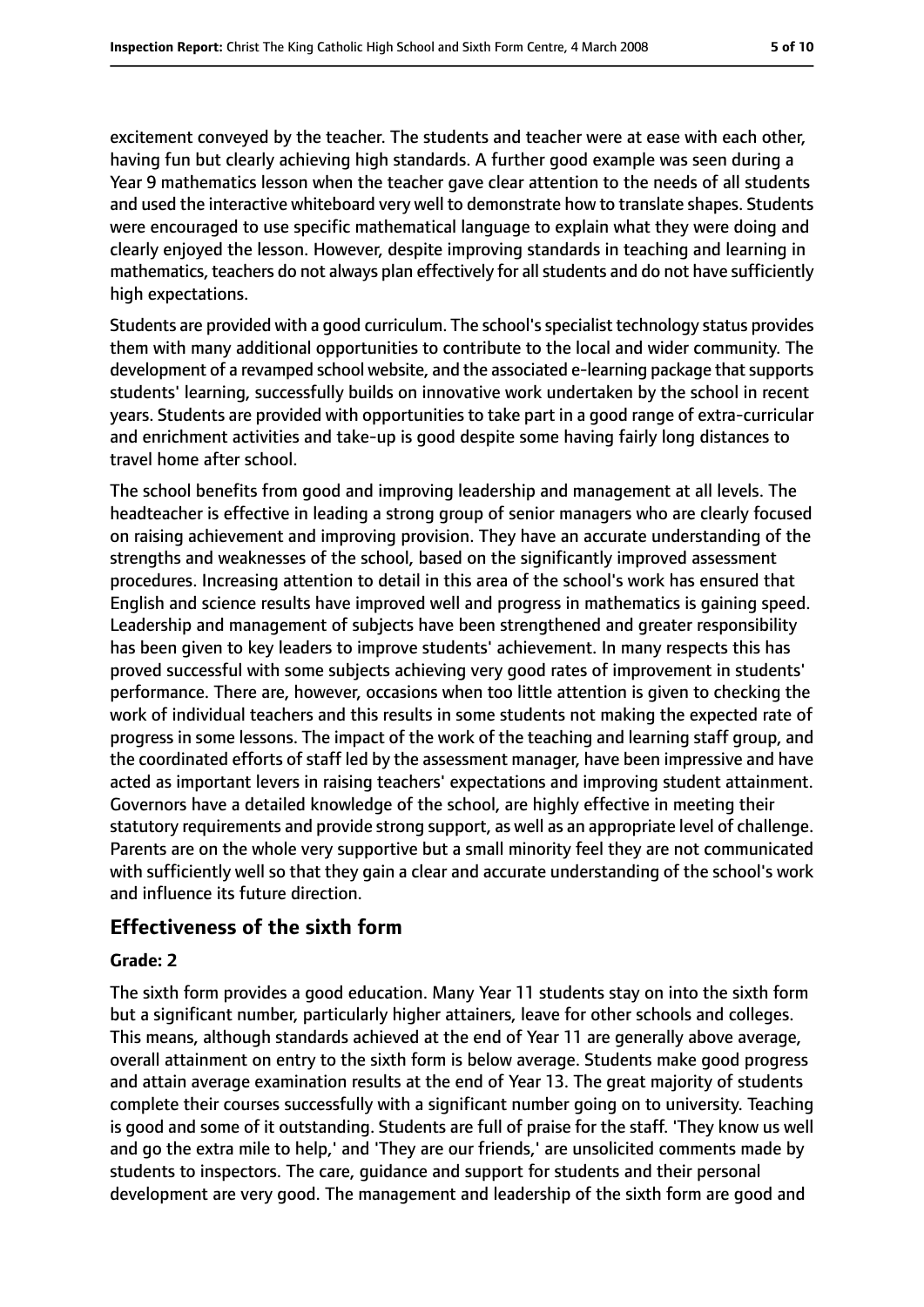improving well. Significant attention is given to analysing assessment data to ensure students' remain on track to achieve their target grades. Any sign of slippage is followed up speedily and very often effectively.

## **What the school should do to improve further**

- Ensure all teachers' planning and level of challenge in mathematics lessons match the best in the department.
- Involve students more in helping to evaluate the current effectiveness and future direction of the school.
- Improve communication with all parents so they gain an accurate understanding of the life and effectiveness of the school.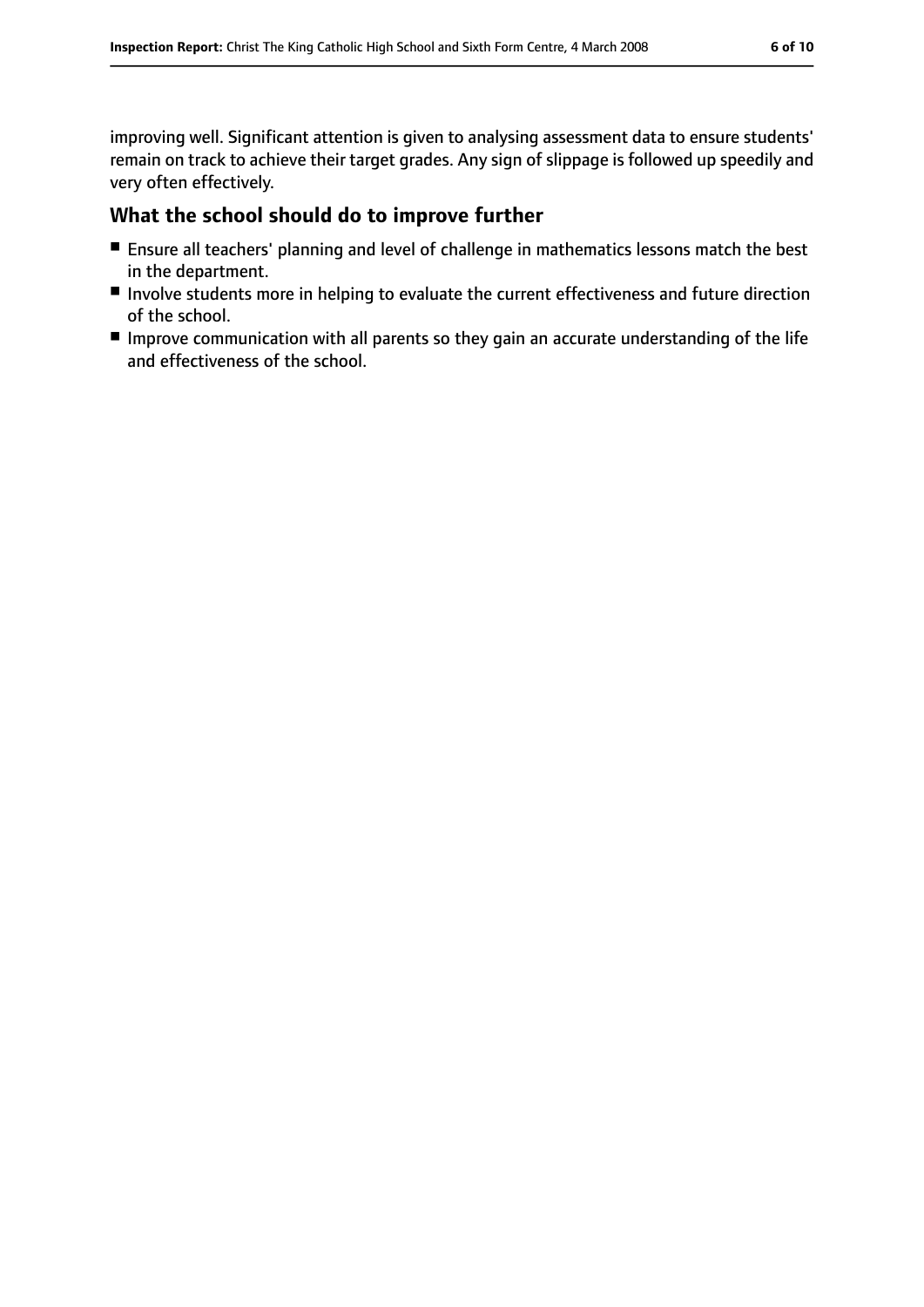**Any complaints about the inspection or the report should be made following the procedures set out in the guidance 'Complaints about school inspection', which is available from Ofsted's website: www.ofsted.gov.uk.**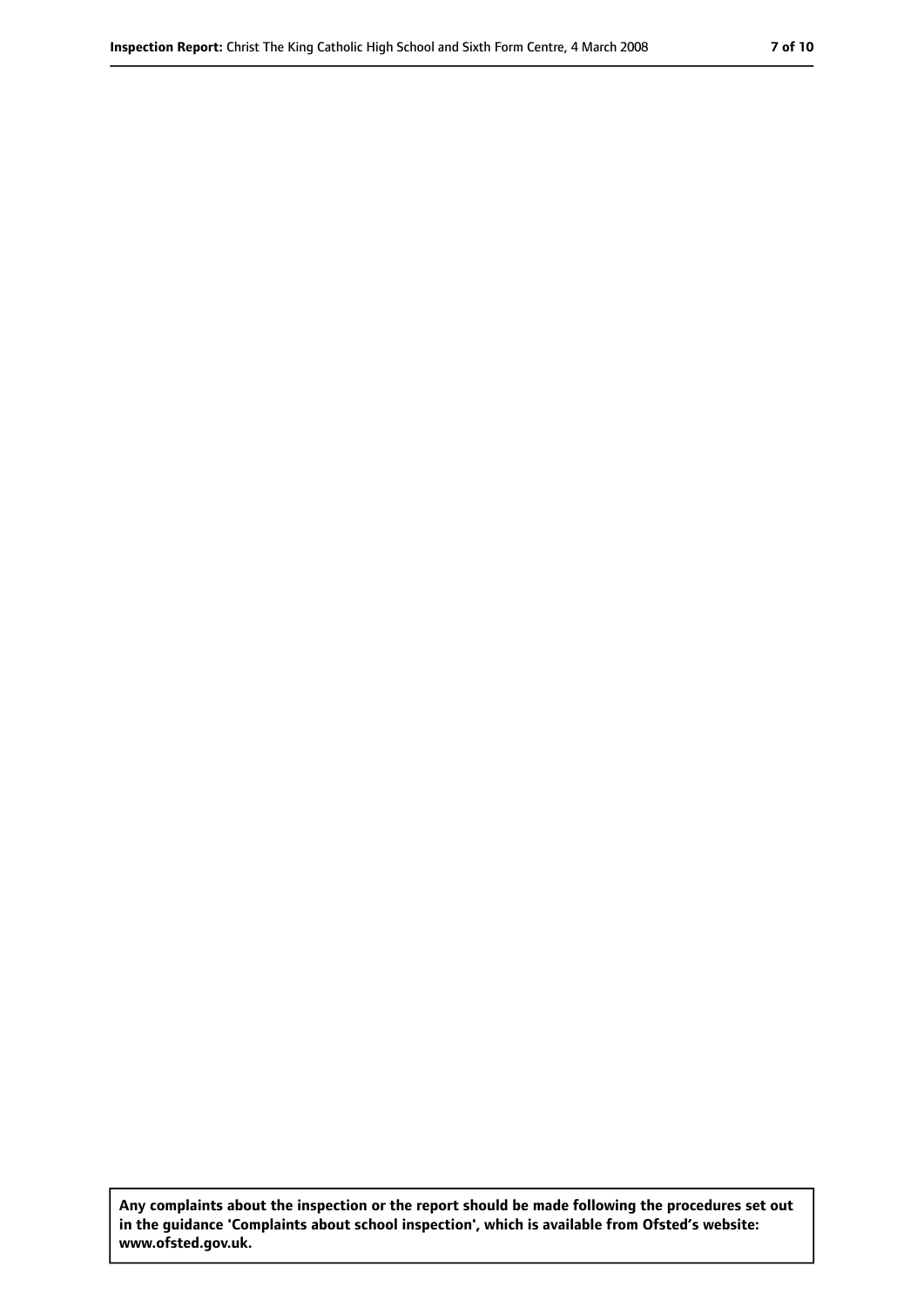# **Inspection judgements**

| Key to judgements: grade 1 is outstanding, grade 2 good, grade 3 | <b>School</b><br><b>Overall</b> | $16-19$ |
|------------------------------------------------------------------|---------------------------------|---------|
| satisfactory, and grade 4 inadequate                             |                                 |         |

## **Overall effectiveness**

| How effective, efficient and inclusive is the provision of<br>education, integrated care and any extended services in meeting<br>the needs of learners? |     |     |
|---------------------------------------------------------------------------------------------------------------------------------------------------------|-----|-----|
| Effective steps have been taken to promote improvement since<br>the last inspection                                                                     | Yes | Yes |
| How well does the school work in partnership with others to<br>promote learners' well-being?                                                            |     |     |
| The capacity to make any necessary improvements                                                                                                         |     |     |

## **Achievement and standards**

| How well do learners achieve?                                                                               |  |
|-------------------------------------------------------------------------------------------------------------|--|
| The standards <sup>1</sup> reached by learners                                                              |  |
| How well learners make progress, taking account of any significant<br>variations between groups of learners |  |
| How well learners with learning difficulties and disabilities make<br>progress                              |  |

## **Personal development and well-being**

| How good is the overall personal development and<br>well-being of the learners?                                  |  |
|------------------------------------------------------------------------------------------------------------------|--|
| The extent of learners' spiritual, moral, social and cultural<br>development                                     |  |
| The extent to which learners adopt healthy lifestyles                                                            |  |
| The extent to which learners adopt safe practices                                                                |  |
| How well learners enjoy their education                                                                          |  |
| The attendance of learners                                                                                       |  |
| The behaviour of learners                                                                                        |  |
| The extent to which learners make a positive contribution to<br>the community                                    |  |
| How well learners develop workplace and other skills that will<br>contribute to their future economic well-being |  |

# **The quality of provision**

| How effective are teaching and learning in meeting the<br>full range of the learners' needs?          |  |
|-------------------------------------------------------------------------------------------------------|--|
| How well do the curriculum and other activities meet the<br>range of needs and interests of learners? |  |
| How well are learners cared for, guided and supported?                                                |  |

### **Annex A**

 $^1$  Grade 1 - Exceptionally and consistently high; Grade 2 - Generally above average with none significantly below average; Grade 3 - Broadly average to below average; Grade 4 - Exceptionally low.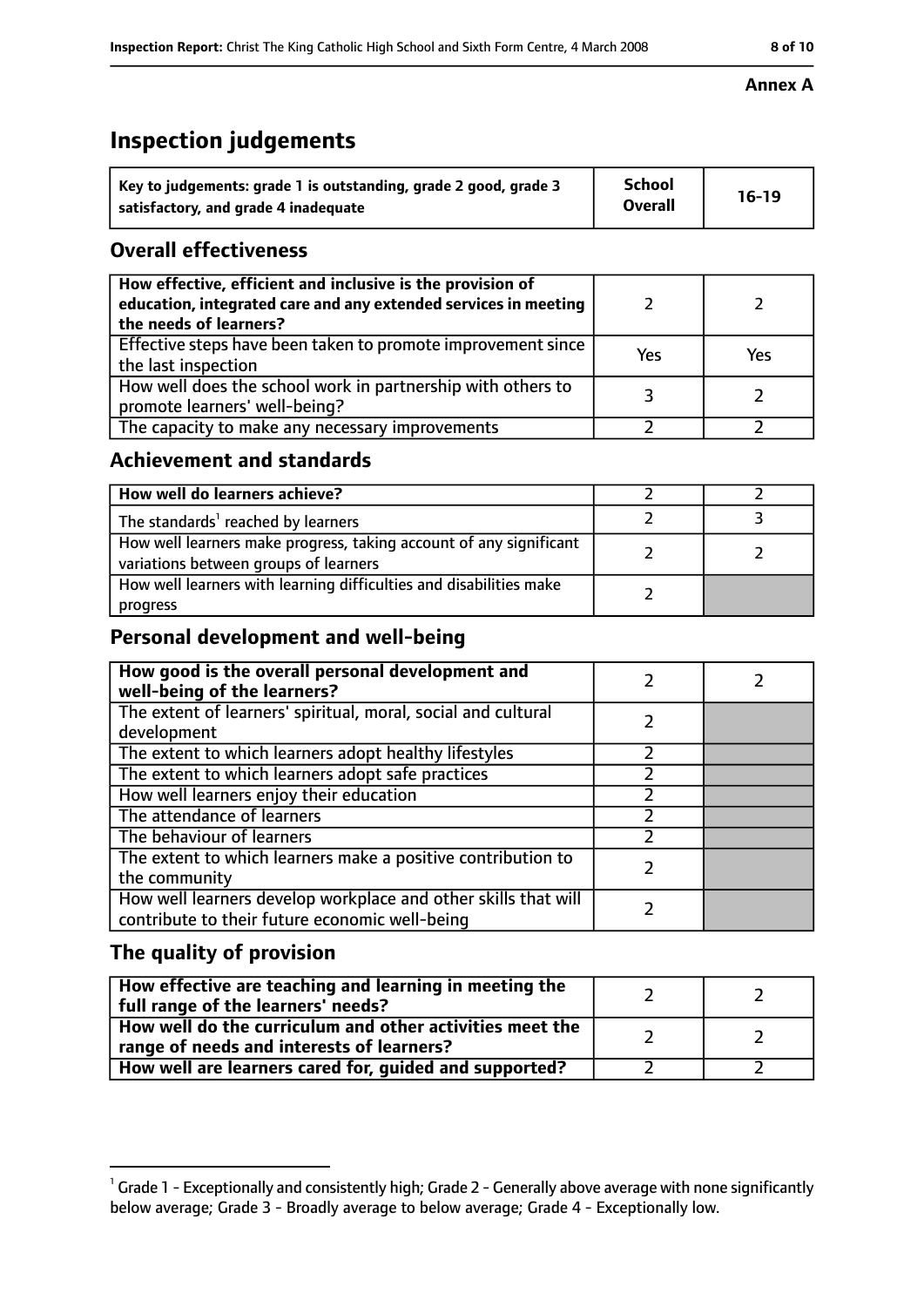### **Annex A**

# **Leadership and management**

| How effective are leadership and management in raising<br>achievement and supporting all learners?                                                 | 7             |               |
|----------------------------------------------------------------------------------------------------------------------------------------------------|---------------|---------------|
| How effectively leaders and managers at all levels set clear<br>direction leading to improvement and promote high quality of<br>care and education | $\mathcal{P}$ |               |
| How effectively leaders and managers use challenging targets<br>to raise standards                                                                 | $\mathcal{P}$ |               |
| The effectiveness of the school's self-evaluation                                                                                                  | C             | $\mathcal{P}$ |
| How well equality of opportunity is promoted and discrimination<br>tackled so that all learners achieve as well as they can                        |               |               |
| How effectively and efficiently resources, including staff, are<br>deployed to achieve value for money                                             | 2             |               |
| The extent to which governors and other supervisory boards<br>discharge their responsibilities                                                     | 2             |               |
| Do procedures for safequarding learners meet current<br>qovernment requirements?                                                                   | Yes           | <b>Yes</b>    |
| Does this school require special measures?                                                                                                         | No            |               |
| Does this school require a notice to improve?                                                                                                      | No            |               |